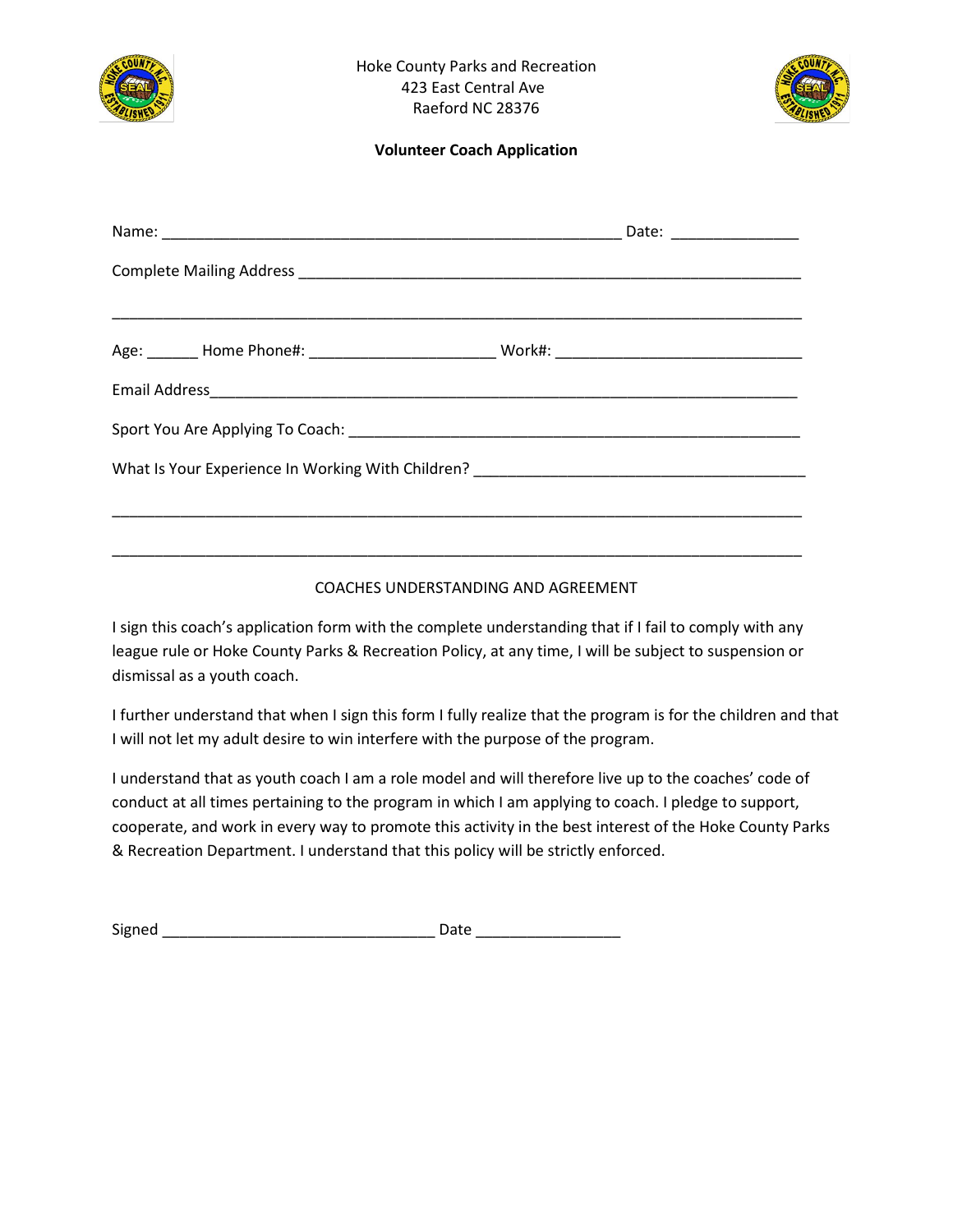



|            |  |                                                                                                                                                                                                                                            |  | Phone ____________________Home: ________________________Work: ___________________Cell: __________________ |
|------------|--|--------------------------------------------------------------------------------------------------------------------------------------------------------------------------------------------------------------------------------------------|--|-----------------------------------------------------------------------------------------------------------|
|            |  |                                                                                                                                                                                                                                            |  |                                                                                                           |
| I wish to: |  |                                                                                                                                                                                                                                            |  |                                                                                                           |
|            |  |                                                                                                                                                                                                                                            |  |                                                                                                           |
|            |  | Remain Manager __________ or Assistant _____________                                                                                                                                                                                       |  |                                                                                                           |
|            |  | Request to be Manager<br><u>Contractor</u> or Assistant <u>Contractor and Contract and Contract and Contract and Contract and Contract and Contract and Contract and Contract and Contract and Contract and Contract and Contract and </u> |  |                                                                                                           |
|            |  |                                                                                                                                                                                                                                            |  |                                                                                                           |
|            |  | Move to a new age group as a: Manager ________________ or Assistant _____________                                                                                                                                                          |  |                                                                                                           |
|            |  |                                                                                                                                                                                                                                            |  | $4-5-6$ $7-8$ $9-10$ $11-12$ $13-14$ $13-16$ $15-16$                                                      |
|            |  |                                                                                                                                                                                                                                            |  |                                                                                                           |
|            |  |                                                                                                                                                                                                                                            |  |                                                                                                           |

I understand as an existing coach or assistant, by not returning this notice, I may not be reassigned my current team or any other team sponsored by the Hoke County Parks and Recreation Department. This is to be returned prior to the end of the current season and all final applications must be completed no later than, eight weeks prior to the start of the season I wish to coach. I understand by completing this form as a coach or assistant requesting to return to my current team, change coaching positions within that team or change age groups I am not guaranteed a coaching or assistant coaching position vacant team may not exist or I may not be chosen for other legitimate reasons. The recreation department along with the advisory board will make decisions concerning coaching assignments

| Volunteer Signature: | Date: |  |
|----------------------|-------|--|
|                      |       |  |

| <b>Staff Signature:</b> | Date: |  |
|-------------------------|-------|--|
|                         |       |  |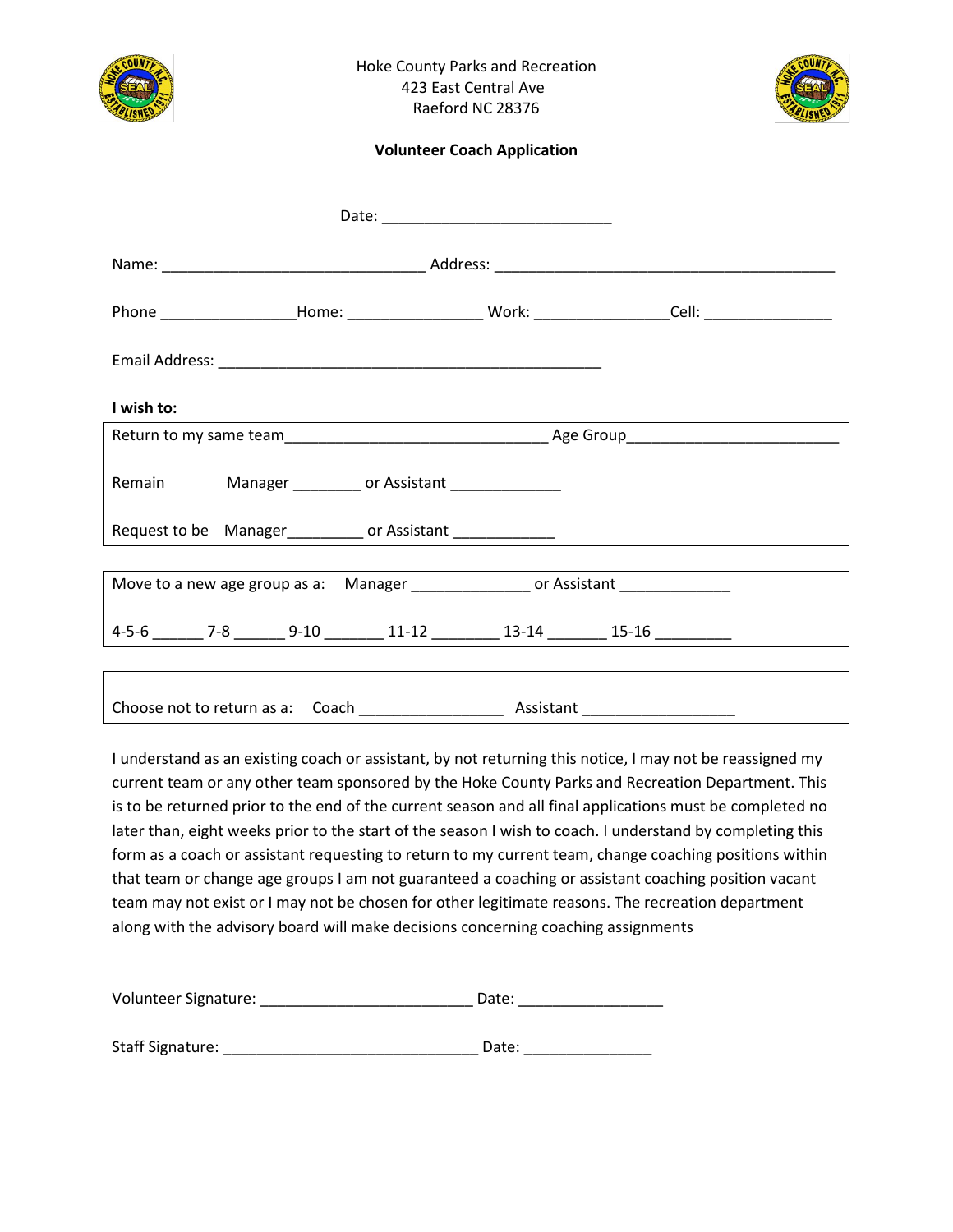



#### PLEASE PRINT

I \_\_\_\_\_\_\_\_\_\_\_\_\_\_\_\_\_\_\_\_\_\_\_\_\_\_\_\_\_\_\_\_\_\_\_\_ hereby give my consent to the Hoke County Parks and Recreation department to conduct a background check on me for any criminal activity involving any felony conviction or crime against a child.

Full Name

| First                                                                                                | Middle | Last | Maiden |
|------------------------------------------------------------------------------------------------------|--------|------|--------|
|                                                                                                      |        |      |        |
|                                                                                                      |        |      |        |
|                                                                                                      |        |      |        |
| _________________________________County: _________________________How Long: ________________________ |        |      |        |
|                                                                                                      |        |      |        |
| If at present address for less than three (3) years, list below all prior addresses.                 |        |      |        |
| 1 Street: __________________________________City: ______________________________                     |        |      |        |
|                                                                                                      |        |      |        |
|                                                                                                      |        |      |        |
|                                                                                                      |        |      |        |
|                                                                                                      |        |      |        |
|                                                                                                      |        |      |        |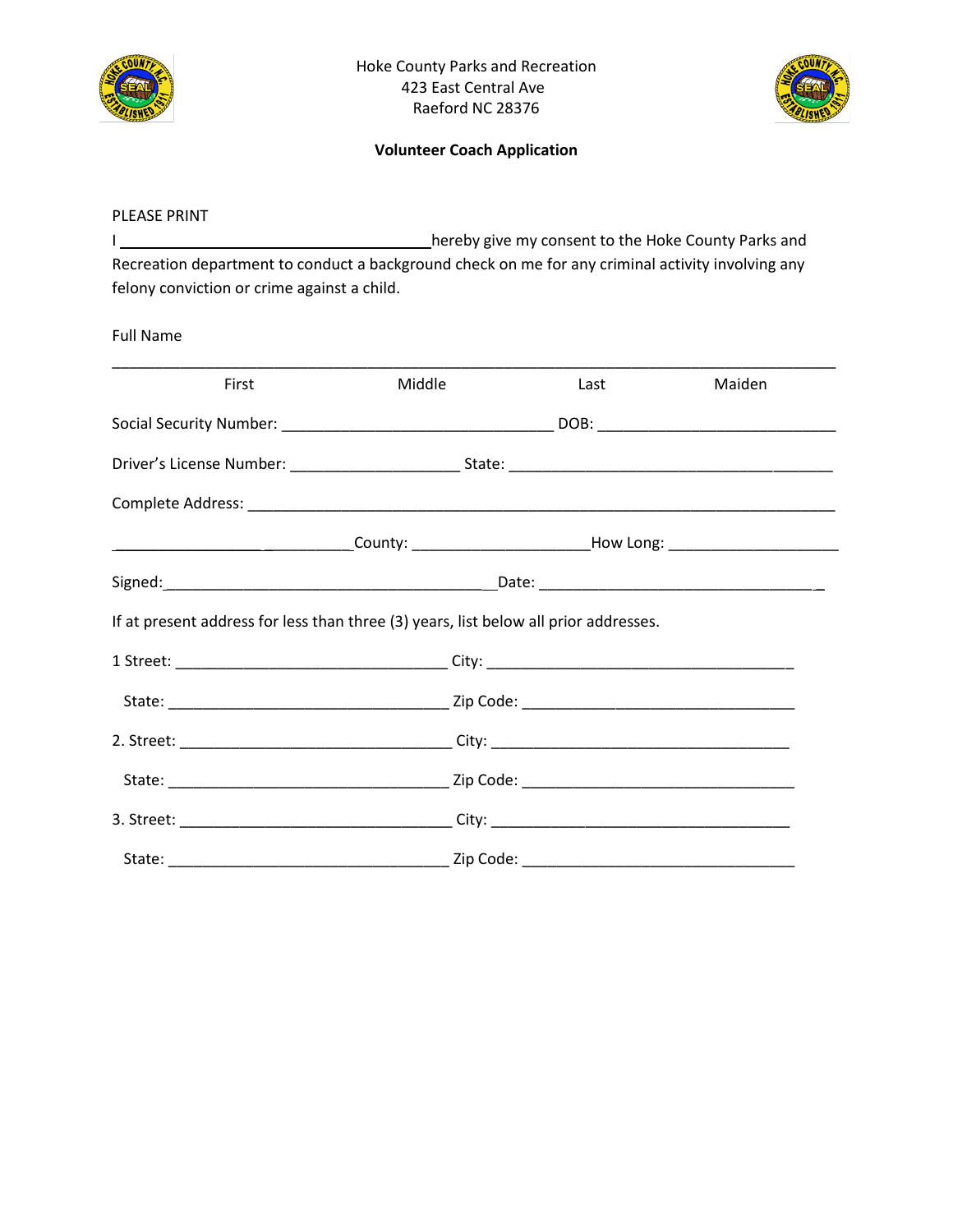



This Agreement, made and entered into this the \_\_\_\_\_\_\_\_\_ day of \_\_\_\_\_\_\_\_\_\_\_\_, by and between the County of Hoke, (hereafter referred to as County) and \_\_\_\_\_\_\_\_\_\_\_\_\_\_\_\_\_\_\_\_\_\_\_\_\_\_, (hereafter referred to as Volunteer). The purpose of this

Agreement is to outline the volunteer services to be provided by the volunteer and the terms associated with such service.

### **Terms**

- 1. Hoke County provides various services to Hoke County citizens. These services include, but are not limited to health and human services, law enforcement, and information services.
- 2. Some of these services can be provided by volunteers who are willing to assist the county in providing these services to the citizens of Hoke County.
- 3. Volunteer desires to assist the County by serving as a volunteer to provide services to the citizens of Hoke County.

Wherefore, in consideration of the mutual promises and agreements contained herein, the County and Volunteer agree as follows:

- **1. Role -** Volunteer will serve at the pleasure and will of the County in the role of volunteer.
- **2. Services**  Volunteer will be expected to provide the services of the volunteer assignment, for which the county agrees to provide the training for said volunteer assignment.
- **3. Compensation -** Volunteer will receive no compensation for these services.
- **4. Responsibility of Volunteer** Nothing contained in this agreement or its attachments is to be construed to modify the responsibilities and duties of the Volunteer to comply with all laws and rules regarding confidentiality, records, and reporting requirements.
- **5. Termination** Either party may terminate this contract and relationship without cause at any time.
- **6. Indemnity** Volunteer will indemnify and hold harmless the County of Hoke, including but not limited to the assigned department and/or any other department from any and all claims for liability, loss, damages, cost, or attorney's fees brought against Hoke County or any of its employees, elected officials, or agents arising out of any personal injury, wrongful death, or other damage sustained by a client, employee, or agent of the County due to services provided by the Volunteer.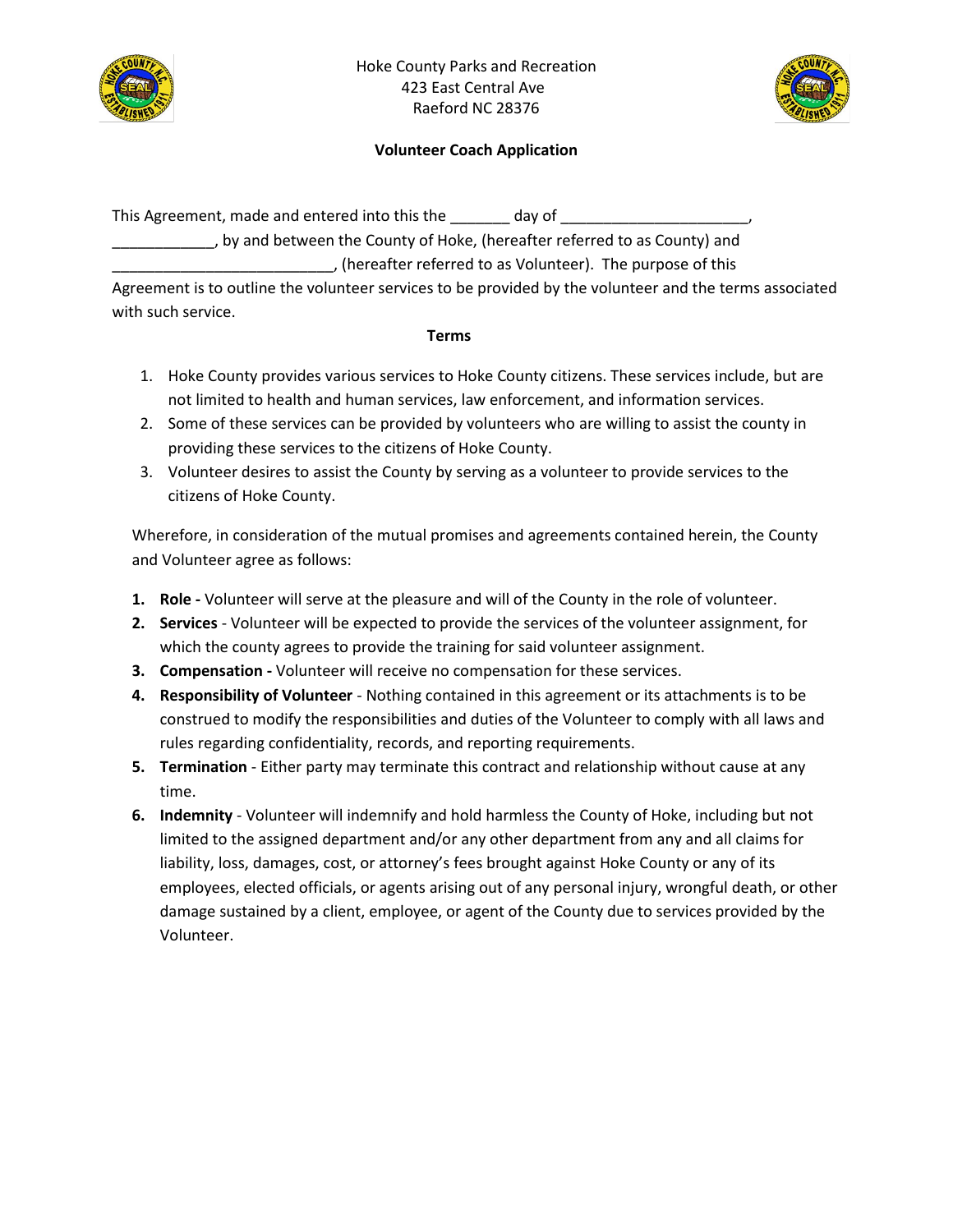



- **7. Assignment** The agreement shall not be assignable by either party without the express, written consent of the other.
- **8. Relationship of County and Volunteer** This Agreement does not create the relationship of employer and employee between the county and the Volunteer, it being the intent of the parties here to create the relationship of volunteer and independent contractor for whose actions or failure to act the County shall not be responsible.
- **9. Confidentiality** Volunteer agrees as follows:

1. To consider all information which he or she has access to about projects to be confidential and will not share this information with unauthorized persons.

2. To not violate the confidential relationships between the programs, clients, staff and volunteers.

3. To not remove from the office any written records or copies thereof.

4. That any written records Volunteer may be responsible for producing shall be and remain part of the program files.

5. That Volunteer will only discuss projects assigned to him with other employees of the Department or the County Manger's office or the North Carolina Division of Veterans Affairs

6. That If Volunteer wrongfully discloses such information, volunteer will be dismissed from his or her position, and Volunteer acknowledges that such disclosure may make him or her subject to civil action for the collection of monetary damages.

**10. Consent Waiver and Release of Photo/Media** - Volunteer hereby grants to the Hoke County Government the right to exhibit Volunteer's name and/or picture in connection with Hoke County Government activities. Any photograph may be used without Volunteer's prior examination of the finished product.

Volunteer hereby releases, discharges, and agrees to hold harmless Hoke County and all of the parties to whom consent is given from any liability whatsoever and agrees that this consent and waiver will not be made the basis of future claim of any kind against the staff and personnel of Hoke County.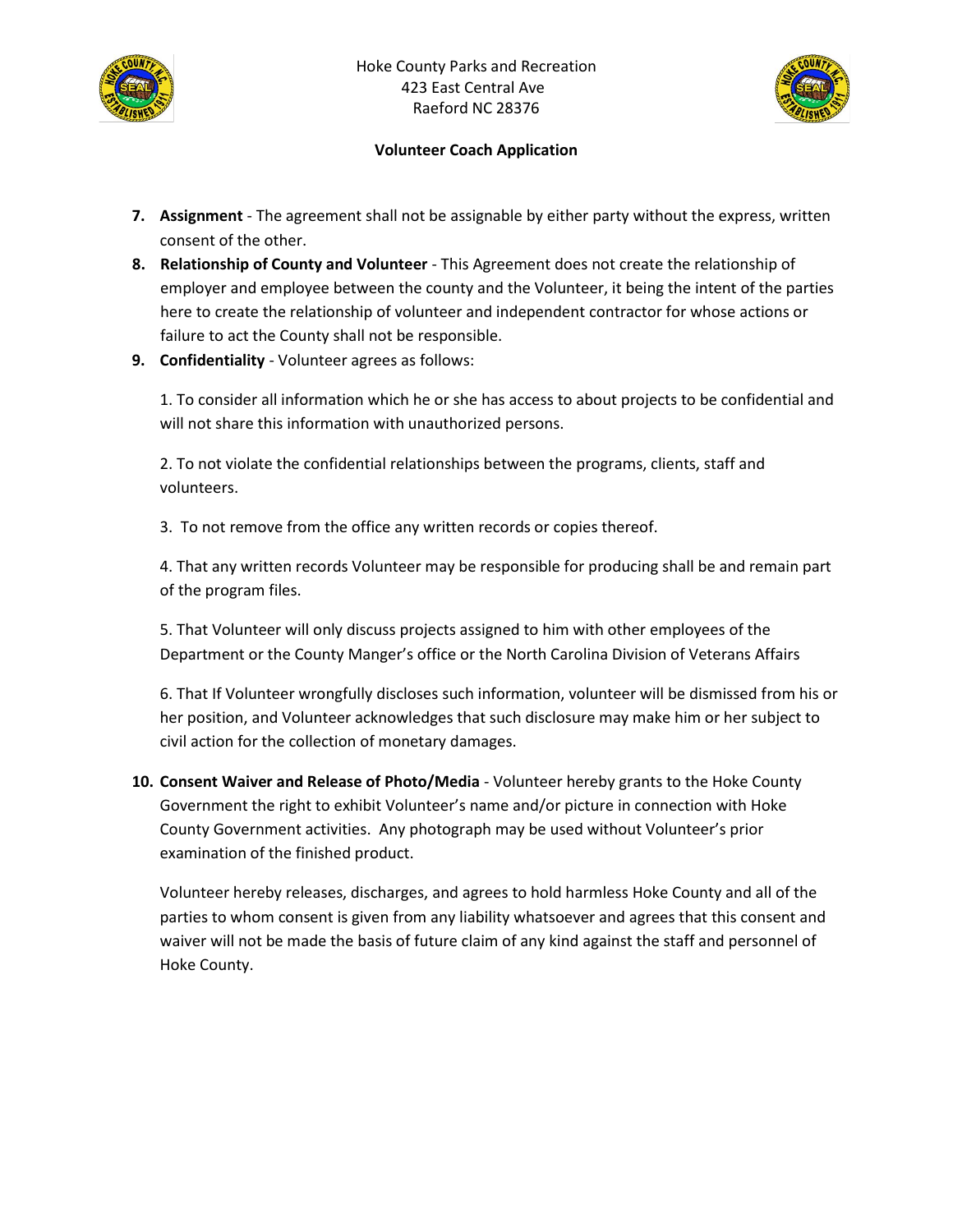



**11.** Volunteer, by signing below, acknowledges that Hoke County is permitting said Volunteer, to serve as a volunteer with Hoke County. Volunteer understands and acknowledges that there may be a risk inherent in work associated with Hoke County Government. By agreeing to serve, Volunteer hereby assumes all risk which may arise from Volunteer providing these services. Agreed between the parties on this the \_\_\_\_\_\_day of \_\_\_\_\_\_\_\_\_\_\_\_.

Hoke County Government

Department Manager

Volunteer

Witness

\_\_\_\_\_\_\_\_\_\_\_\_\_\_\_\_\_\_\_\_\_\_\_\_\_\_